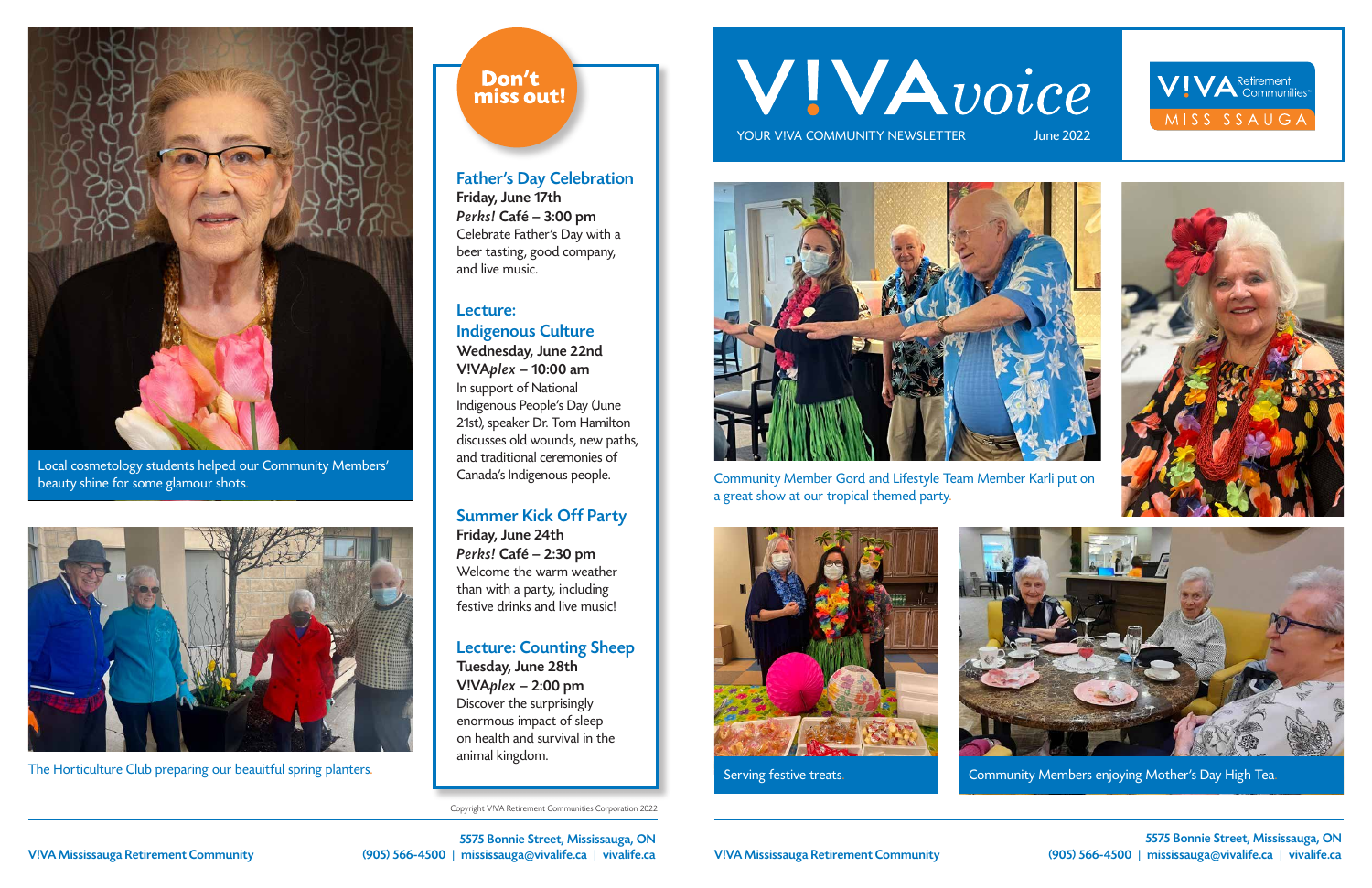T**o register, go to www.vivalife.ca/mentalhealth or call Kaytee or Niklas at (905) 566-4500 or email mississauga@vivalife.ca**

## Word Search! Take a break with this challenging



Please join us as we continue to increase awareness around mental health as an important issue for older adults, provide seniors and loved ones with relevant education and resources, and raise funds for local organizations supporting seniors' mental health.

A monthly series to help us feel better together!



## Upcoming Events

*\*Conditions apply including public health protocols.*



## **How to be a People Booster**

**with Guest Speaker: Patricia Morgan NOW AVAILABLE IN-PERSON\* OR ONLINE!**

#### TUESDAY, JUNE 21ST | 2:00 PM

Empower yourself and ignite the best in those around you by learning about these resiliencyenhancing concepts and tools. Prepare to amplify your self-awareness and to improve your presence with others. Join us for a joyful and uplifting session with author, speaker & therapist Patricia Morgan.



**Patricia Morgan, Author, Speaker & Therapist**

puzzle! Good luck!

E V U K R L O J H M B P B H U D K I S S E S H K C L D J U E E H Y M G E D Q W E N O J C E I S Z S E H L Q S T J Z F A G N I K R O W D R A H M C T A O Y K V B U H U A G Z U Y F U N N Y P E T T O R R L Y Q Q A T J E S M P Q S P L A Y R J W S L N S L O O R Q N Z V E M W G G P U M M O I G G U G A I D V N I M D N O W E Z Z N F T P T E T Q P O M S I O N F G A Y F H V R U V Y M Y E P S L J A R T F N C L A U I B I S W R Y U E L C U B O L I W E H G T C E O H E D I U G F Y P L T U X B B R E F N A L R A E P U V C N G Z A T W T R O F M O C T R E N E M Y E H S O B C A Y H L Z J N L Z M W R Z E G K V A E G X D Y N N E S K R T O G E T H E R C H V S O K U U C E Y B D G L E N S I G N E W O H W T H X L N M C G P B S U G L L T A P C R S N D V C S X N L B L Z F R G A J R F N I X X Y A Z H C U C C E D L O N T X J V Z E E Y R I I X A S K B Y 8 7 N 7 V X T F A R S O J E C M I M S D Y M T E E W S A F M Q A H M H E K M C R B G M R Y E E G B A N W L I S L S V G Q M E T W Z I E I N M B L U W Y B H O X L O Q S K G O D Y I N Z N V N J E W S B G H W M R F V X D K I A I I Y C Q B I U N A R Father's Day

ADORE CHILD **COMFORT** FATHER FUNNY GAMES **GENEROUS GUIDE** HANDSOME HARDWORKING

Husband (1989)

LEARN LIFE LOVE **MEMORIES MENTOR** PLAY **PROTECT SILLY SPECIAL** STRONG

SWEET

V!VA Mississauga Retirement Community (905) 566-4500 | mississauga@vivalife.ca | vivalife.ca 5575 Bonnie Street, Mississauga, ON

*www.saynotsweetanne.com*

5575 Bonnie Street, Mississauga, ON V!VA Mississauga Retirement Community (905) 566-4500 | mississauga@vivalife.ca | vivalife.ca

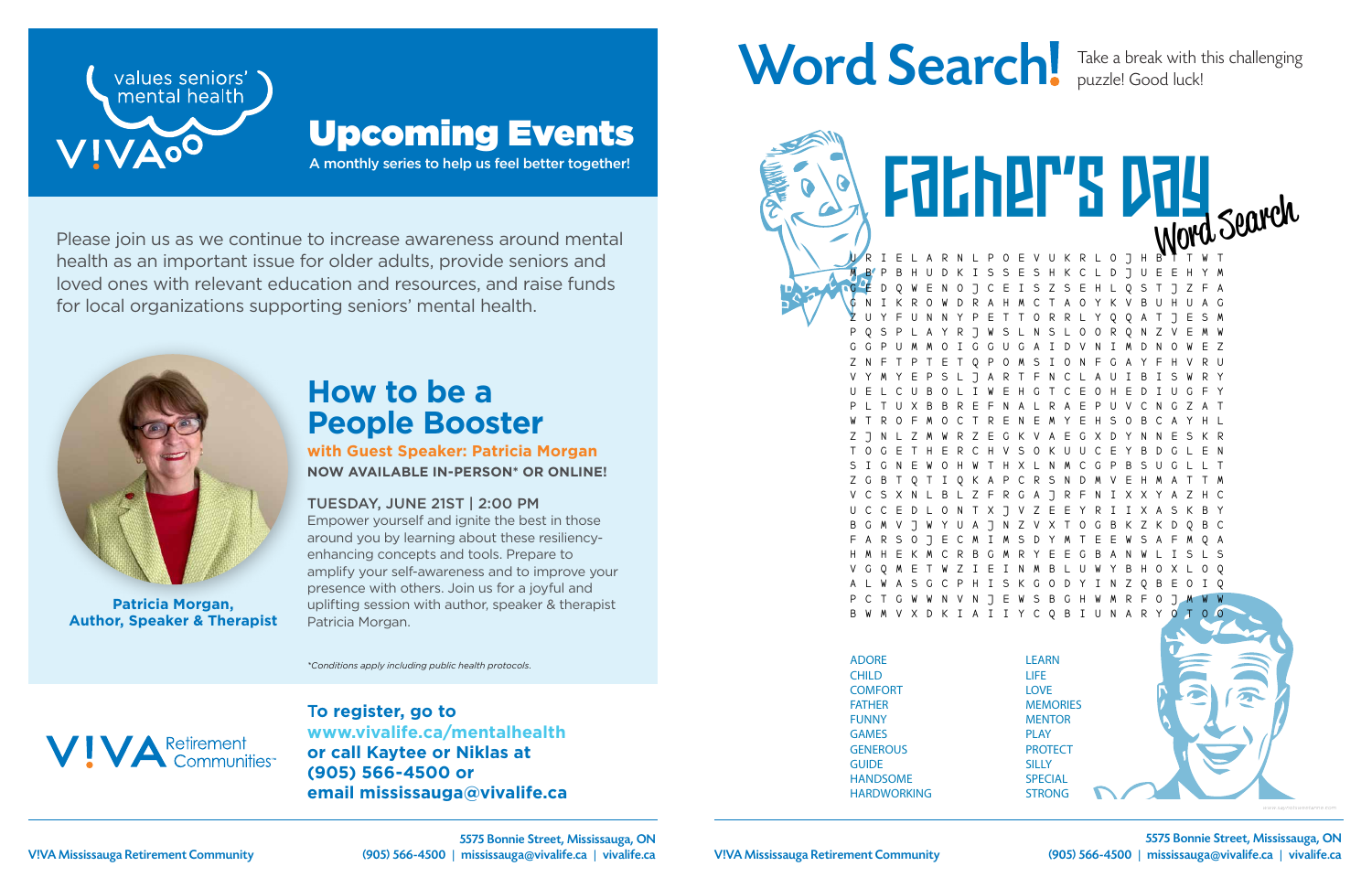## June  $2022$  Page 1 of 2

| <b>SUNDAY</b>                                                                                                                                                                                                                                                                                                                                                                              | <b>MONDAY</b>                                                                                                                                                                                                                                                                                                                                                                                                                                                                                                                                                                                               | <b>TUESDAY</b>                                                                                                                                                                                                                                                                                                                                                                                                                                            | <b>WEDNESDAY</b>                                                                                                                                                                                                                                                                                                                                                                                                                                                                                                                                                                                                                   | <b>THURSDAY</b>                                                                                                                                                                                                                                                                                                                                                                                                                                                                                                                                                                                                                                                                                                                                                                                             | <b>FRIDAY</b>                                                                                                                                                                                                                                                                                                                                                                                                                                                                      | <b>SATURDAY</b>                                                                                                                                                                                                                                                                                                                                                                                                                                                         |
|--------------------------------------------------------------------------------------------------------------------------------------------------------------------------------------------------------------------------------------------------------------------------------------------------------------------------------------------------------------------------------------------|-------------------------------------------------------------------------------------------------------------------------------------------------------------------------------------------------------------------------------------------------------------------------------------------------------------------------------------------------------------------------------------------------------------------------------------------------------------------------------------------------------------------------------------------------------------------------------------------------------------|-----------------------------------------------------------------------------------------------------------------------------------------------------------------------------------------------------------------------------------------------------------------------------------------------------------------------------------------------------------------------------------------------------------------------------------------------------------|------------------------------------------------------------------------------------------------------------------------------------------------------------------------------------------------------------------------------------------------------------------------------------------------------------------------------------------------------------------------------------------------------------------------------------------------------------------------------------------------------------------------------------------------------------------------------------------------------------------------------------|-------------------------------------------------------------------------------------------------------------------------------------------------------------------------------------------------------------------------------------------------------------------------------------------------------------------------------------------------------------------------------------------------------------------------------------------------------------------------------------------------------------------------------------------------------------------------------------------------------------------------------------------------------------------------------------------------------------------------------------------------------------------------------------------------------------|------------------------------------------------------------------------------------------------------------------------------------------------------------------------------------------------------------------------------------------------------------------------------------------------------------------------------------------------------------------------------------------------------------------------------------------------------------------------------------|-------------------------------------------------------------------------------------------------------------------------------------------------------------------------------------------------------------------------------------------------------------------------------------------------------------------------------------------------------------------------------------------------------------------------------------------------------------------------|
| <b>LEGEND</b><br><b>Orange Fitness Class</b><br><b>Special Event</b><br><b>Purple</b><br><b>Excursion</b><br><b>Green</b><br>Sign Up<br>✔<br>₽<br>Shuttle<br>Ş.<br>Cost required<br>Walking<br>$\blacktriangleright$<br>5<br>10:15 V!VAfit Fun (FD)<br>10:30 Catholic Mass<br><b>(988) INFOTV</b><br><b>11:15 V!VAfit Sit (VS)</b><br>$ 2:30$ Bingo (VP)<br>4:15 Therapeutic Coloring (FD) | (PC) Perks! Café<br>Pints! Pub<br>(PP)<br>(TR)<br>Therapy Room<br>V!VAplex<br>(VP)<br>(VG) Victory Garden<br><b>V!VAfit Studio</b><br>(VS)<br>V!VAlinks<br>(VL)<br>Lobby<br>(L)<br>(CC)<br><b>Community Commons</b><br>(BG) Brain Gym<br>(CK) V!VAcraft Kitchen<br>(FD) Family Den<br>(HR) Horticulture Room<br>(P)<br>Pool<br>6<br>9:15 Current Events (PC)<br>10:00 Ron on the Piano (L)<br>10:15 V!VAfit Fun (FD)<br><b>11:30 V!VAfit Sit (VS)</b><br>2:00 Knitting Club (BG)<br><b>Zumba with Ariam (VS)</b><br>2:30<br><b>Gardening (VG)</b><br>3:30<br>Neighbourly Social - 3rd<br>3:30<br>Floor (PP) | <b>Father's Day</b><br><b>Celebration</b><br>Friday, June 17<br>3:00 <sub>pm</sub><br><b>Celebrate Father's Day with</b><br><b>Beer Tasting and live music</b><br>in the Perks! Cafe<br>9:15 Sign me up! Reminder calls<br>10:15 V!VAfit Fun (FD)<br>10:30 Tai Chi (VS)<br>11:15 V!VAfit Sit & Stand (VS)<br>$ 2:30$ Open Gym (VS)<br>$ 3:00$ Horticulture Club (HR)<br>$ 3:30$ Baking (FD)<br><b>Popcorn and a Movie:</b><br>7:30<br>"Wine Country" (VP) | 9:15 Sign me up! Reminder calls  9:15 Sign me up! Reminder Calls  9:15 Current Events (PC)<br>10:15 V!VAfit Fun (FD)<br>11:30 V!VAfit Sit (VS)<br>11:30 Jack Astors $\vee \mathbb{R} \setminus$<br>$ 2:30$ Billiards (PP)<br>2:30 Walking Club with Sarah (L)<br><b>June Program &amp; Outing</b><br>3:30<br><b>Planning Meeting (VP)</b><br>$6:30$ Bingo (VP)<br>8<br>9:15 Sign me up! Reminder calls<br>10:15 V!VAfit Fun (FD)<br>11:30 V!VAfit Sit (VS)<br>11:30 Scaddabush $\vee \mathbb{R}$ \$<br><b>Community Member</b><br>2:00<br><b>Council Meeting (VP)</b><br><b>Mindful Meditation (HR)</b><br>3:30<br>6:30 Bingo (VP) | <b>Meadowvale Town Centre</b><br>10:00<br>$\vee$ AS<br>11:15 V!VAfit Sit & Stand (VS)<br>1:30 Blue Jays Game $\vee \mathbb{R} \setminus$<br>Ted Talk & Discussion -<br>2:00 How to Heal a Divided<br>World (VP)<br><b>V!VAlicious Meeting (VP)</b><br>3:00<br>3:00<br>V!VAfit Aquafit (P) $\vee$<br><b>Afternoon Game Show (VP)</b><br><b>V!VAfit FUN (FD)</b><br>4:15<br>Cards Club (PP)<br>7:00<br>9<br>Sign me up! Reminder Calls 9:15 Current Events (PC)<br>9:15<br>10:00 Longos $\vee \mathbb{R}$ \$<br>11:15 V!VAfit Sit & Stand (VS)<br><b>Surprise Student Event (PC)</b><br>2:00<br>Ted Talk & Discussion -<br>2:00<br><b>Stand with Ukraine (VP)</b><br>3:00<br>V!VAfit Aquafit (P) $\vee$<br><b>Wine &amp; Paint (PC)</b><br>4:00<br><b>V!VAfit FUN (FD)</b><br>4:15<br>7:00<br>Cards Club (PP) | 10:30 V!VAfit Sit (VS)<br>11:15 V!VAfit Balance (VS)<br>2:30 V!VAfit Sit & Stand (VS)<br>$ 3:00$ DrumFit (VP)<br>4:15 V!VAfit Fun (FD)<br><b>Documentary Night: "The</b><br>7:30 Mystery of Marilyn Monroe"<br>(VP)<br>10<br>Vendor Sale: Joy by Julie -<br>10:00<br><b>All Natural Products (L)</b><br>10:30 V!VAfit Sit (VS)<br>11:15 V!VAfit Balance (VS)<br>2:30 V!VAfit Sit & Stand (VS)<br><b>Documentary Night: "Miles</b><br>$7:30$ Davis - The Birth of the<br>Cool" (VP) | 10:15 News and Views (FD)<br><b>Anglican Service (988)</b><br>$10:30^{\circ}$<br><b>InfoTV</b><br>11:15 V!VAfit Sit (VS)<br><b>Afternoon Movie:</b><br>2:00<br>"Sleepless in Seattle"<br>2:30 V!VAfit Strength (VS)<br>4:15 V!VAFit Fun (FD)<br>11<br>10:15 News and Views (FD)<br>10:30 Anglican Service (988)<br><b>InfoTV</b><br>11:15 V!VAfit Sit (VS)<br><b>Afternoon Movie: "Patriot's</b><br>2:00<br>Day′<br>2:30 V!VAfit Strength (VS)<br>4:15 V!VAFit Fun (FD) |
| 12<br>10:15 V!VAfit Fun (FD)<br>10:30 Catholic Mass<br><b>(988) INFOTV</b><br>$ 11:15$ V!VAfit Sit (VS)<br>$ 2:30$ Bingo (VP)<br>$ 4:15$ Name that Tune (FD)                                                                                                                                                                                                                               | 13<br>9:15 Current Events (PC)<br>10:15 V!VAfit Fun (FD)<br>11:30 V!VAfit Sit (VS)<br>2:00 Knitting Club (BG)<br>2:00 Guest Lecture (VP)<br>2:30 Yoga (VS)<br><b>DrumFit (VP)</b><br>3:00<br>3:30 Gardening (VG)<br>Neighbourly Social - 4 <sup>th</sup><br>3:30<br>Floor (PP)                                                                                                                                                                                                                                                                                                                              | 14<br>10:15 V!VAfit Fun (FD)<br>11:15 V!VAfit Sit & Stand (VS)<br>11:30 Crepe De Luxe $\vee \mathbb{R}$ \$<br>3:00 Horticulture Club (HR)<br><b>Balloon Tennis (FD)</b><br>3:30<br><b>Popcorn and a Movie:</b><br>"Manhattan Murder<br>7:30<br>Mystery" (VP)                                                                                                                                                                                              | 15<br>9:15 Sign me up! Reminder calls 9:15 Sign me up! Reminder calls 9:15<br>10:15 V!VAfit Fun (FD)<br>10:30 Stratford Festival-<br>Chicago $\vee \#$ \$<br>11:00 St. Joan of Arc Portrait &<br><b>Painting Class (PP)</b><br><b>11:30 V!VAfit Sit (VS)</b><br>$ 2:30$ Baking with Karli (CK)<br>$ 2:30$ Billiards (PP)<br><b>Book Club (BG)</b><br>3:00<br><b>Mindful Meditation (HR)</b><br>3:30<br>6:30 Bingo (VP)                                                                                                                                                                                                             | 16<br>Sign me up! Reminder Calls 9:15 Current Events (PC)<br>10:00 Brittney Glen Centre √ A \$ 10:30 V!VAfit Sit (VS)<br>11:15 V!VAfit Sit & Stand (VS)<br>Ted Talk & Discussion -<br>2:00 How to Build a Community<br>as a Newcomer (VP)<br><b>Walking Club with Sarah (L)</b><br>2:30<br>3:00<br>V!VAfit Aquafit (P) $\vee$<br><b>Afternoon Game Show (VP)</b><br>3:30<br>4:15 V!VAfit FUN (FD)<br>7:00 Cards Club (PP)                                                                                                                                                                                                                                                                                                                                                                                   | 17<br>11:15 V!VAfit Balance (VS)<br>$1:00$ V!VAfit Fun (FD)<br><b>Father's Day Celebrations</b><br>3:00 Beer Tasting & Live Music<br>(PC)<br><b>Documentary Night:</b><br>7:30<br>"Fantastic Fungi" (VP)                                                                                                                                                                                                                                                                           | 18<br>10:15 News and Views (FD)<br><b>Anglican Service (988)</b><br>10:30<br><b>InfoTV</b><br><b>11:15 V!VAfit Sit (VS)</b><br><b>Afternoon Movie: "Our</b><br> 2:00<br>Souls at Night"<br>2:30 V!VAfit Strength (VS)<br>4:15 V!VAFit Fun (FD)                                                                                                                                                                                                                          |

\*Calendars are subject to change. All programs, activities & terminology are property of V!VA Retirement Co

## **V!VA Mississauga**